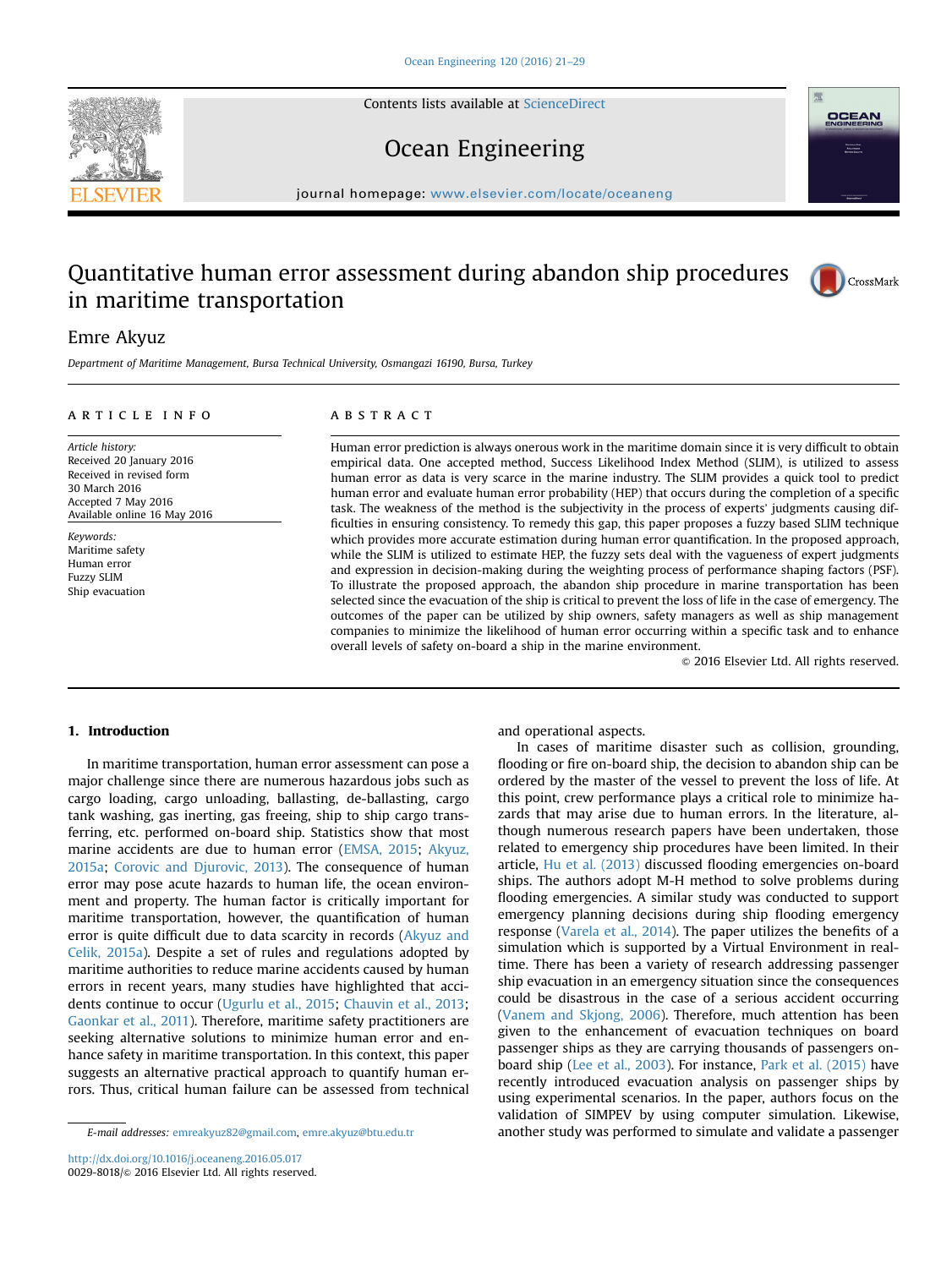<span id="page-1-0"></span>ship evacuation case ([Wang et al., 2014a](#page-8-0)). Furthermore, another study with respect to the evacuation of passenger ships was proposed by [Vanem and Ellis \(2010\)](#page-8-0) in order to provide substantial decision support to the ship's officer in charge of evacuation. The paper presents a cost-effectiveness assessment by using RFID technology. A study, introduced by [Jasionowski \(2011\)](#page-8-0), was prepared from a different perspective in terms of evacuation of a passenger ship. The study discusses a prototype of an ergonomic decision support function in response to a distressed flooding situation. There are also a couple of novel studies upon evacuation in an emergency situation in different industries such as off-shore platforms, the energy sector, petrochemicals, mining, etc. [\(Shen](#page-8-0) [et al., 2015;](#page-8-0) [Wang et al., 2014b](#page-8-0); [Deacon et al., 2013](#page-8-0); [Cruz and](#page-8-0) [Krausmann, 2009;](#page-8-0) [Dimattia et al., 2005\)](#page-8-0).

Since emergency evacuation is one of the most critical issues in various domains, human error assessment is quite substantial in the event of abandoning ship to enhance safety and prevent the loss of life in the marine environment. The well-known case of the Costa Concordia, in which 32 people lost their lives, is a tragic example that illustrates the importance of the role of human error during an evacuation process. Therefore, the aim of this paper is to introduce a practical hybrid tool for performing quantitative human error assessment in the event of abandoning ship in maritime transportation. The proposed approach can be used to determine HEP by overcoming the vagueness of experts' judgments. Thus, quantification of human error for each step of the abandon ship procedure can be calculated. On the basis of outcomes, human error reduction measures will be recommended to prevent the loss of life and to improve safety levels on-board ships. The proposed approach attempts to combine fuzzy sets into SLIM technique in order to get a comprehensive and rational framework to assess HEP. In this context, the paper is organized as follows; this section gives an introduction and a brief literature review of evacuation. The next section introduces methodologies and defines the proposed approach. Section three illustrates how the proposed approach can be applicable to the abandon ship procedure. Section four includes the conclusion and the contribution of research to maritime transportation.

#### 2. Research methodology

This study presents a hybrid approach by combining fuzzy sets and SLIM technique in order to quantify HEP values systematically in the event of an abandon ship event in maritime transportation. A brief definition of both methodologies are presented in the next section.

#### 2.1. Fuzzy sets

Fuzzy sets are employed if there is vagueness or imprecision in human judgments in the decision making process. [Zadeh \(1965\)](#page-8-0) first introduced the theory as an extension of the classical notation of sets. Since then, it has been used in a wide range of disciplines to overcome ambiguity in decision-makers ideas. A linguistic value can be represented by the approximate reasoning of fuzzy set numbers ([Celik and Gumus, 2015](#page-8-0)). The linguistic values are utilized to transform decision makers' ideas or assessments into meaningful information. The theory can be applied models where expert/decision-maker knowledge can be stated in natural language such as high, medium or low [\(Castiglia and Giardina, 2013\)](#page-8-0). At this point, the fuzzy linguistic concept is very practical to help express very complicated or ill-defined circumstances in traditional quantitative definitions ([Casamirra et al., 2009](#page-8-0)).

In fuzzy set theory, a fuzzy subset *A* in *X*is characterized by a membership function  $\mu_A(x)$ , which associates each element *x* in *X* 

with a real number in the interval [0, 1]. The function  $\mu_A(x)$  shows the membership of *x* in the fuzzy set *A* [\(Castiglia and Giardina,](#page-8-0) [2013\)](#page-8-0). The membership function of fuzzy sets can be expressed in different shapes, triangular or trapezoidal being the most frequent ones in the literature. Triangular fuzzy set numbers are expressed as triplets ( $x_1, x_2, x_3$ ) and the membership function  $\mu_A(x)$  is defined as follows.

$$
\mu_A(x) = \begin{cases}\n\frac{x - x_1}{x_2 - x_1}, & x_1 \le x \le x_2 \\
\frac{x - x_3}{x_2 - x_3}, & x_2 \le x \le x_3, \\
0, & \text{otherwise}\n\end{cases} \quad \text{where } x_1 < x_2 < x_3\n\tag{1}
$$

On the other hand, trapezoidal fuzzy set numbers are expressed as  $x_1$ ,  $x_2$ ,  $x_3$ ,  $x_4$  and the membership function  $\mu_A(x)$  is stated as follows.

$$
\mu_{A}(x) = \begin{cases}\n\frac{x - x_1}{x_2 - x_1}, & x_1 \le x \le x_2 \\
1 & x_2 \le x \le x_3 \\
\frac{x - x_4}{x_3 - x_4}, & x_3 \le x \le x_4 \\
0, & \text{otherwise}\n\end{cases}, \text{ where } x_1 < x_2 < x_3 < x_4\n\tag{2}
$$

2.2. Slim

SLIM (Success Likelihood Index Method), a decision-analytic approach, is one of the practical techniques to estimate human error probability throughout the completion of a specific task ([Embrey et al., 1984\)](#page-8-0). It is quite practical in the human error probability prediction process in cases where it is difficult to acquire human error data [\(Park and Lee, 2008\)](#page-8-0). Although the method heavily relies on experts' judgments, it can be a good alternative to calculate human error data in maritime transportation due to the lack of error data. The PSF, which has considerable influence on human performance, can be quantified in SLIM and converted into the form of a preference index. Thus, a Success Likelihood Index (SLI) is elicited by using experts' judgments. The SLI is calibrated with existing human error data to calculate the HEP value. The main steps of SLIM can be expressed as follows.

- Task analysis and scenario definition
- PSF derivation
- PSF rating
- Weighting of PSF
- Calculating SLI
- Converting SLI into HEP

In order to calculate SLI values, Eq.  $(3)$  is used. In the equation, n denotes the number of PSFs,  $r_i$  represents the rating scale of PSFs and  $w_i$  gives the weight of importance of the PSF.

$$
SLI = \sum_{i=1}^{n} r_i w_i, 0 \le SLI \le 1
$$
\n(3)

Accordingly, the SLI value is transformed into the HEP value by using Eq.  $(4)$  where a and b are constant ([Embrey et al., 1984\)](#page-8-0).

$$
Log (HEP) = aSLI + b \tag{4}
$$

#### 2.3. Proposed approach: fuzzy SLIM

This section proposes a hybrid approach combining fuzzy sets and SLIM to perform quantitative human error prediction in the event of an abandon ship procedure in maritime transportation. A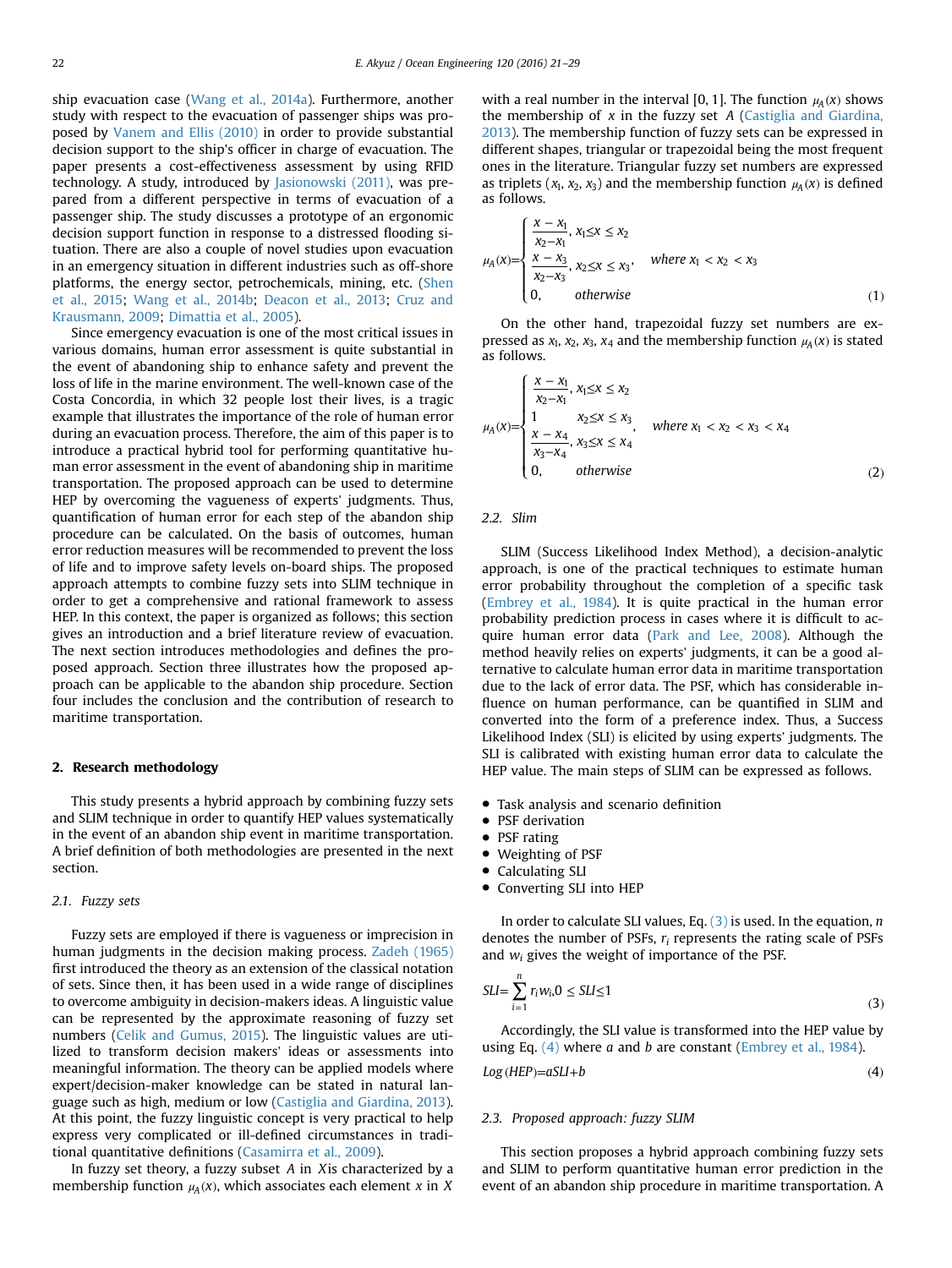

Fig. 1. A flow chart of proposed approach.

flow chart of the proposed approach is illustrated in Fig. 1. The main steps of the proposed approach are expressed as follows.

#### 2.3.1. Step 1- Task analysis

In this section, task analysis is conducted to identify relevant steps in accordance with the scenario. It addresses activities that the ship's crew must complete successfully one by one. The task analysis is conducted in compliance with Hierarchical Task Analysis (HTA) where the main task consists of sub-tasks ([Shepherd,](#page-8-0) [2001\)](#page-8-0).

# 2.3.2. Step 2- Scenario definition

This section defines a variety of scenarios in the course of the event. This scenario involves numerous conditions such as weather conditions, the working environment, fatigue, workforce morale, stress, noise level, experience, etc.

## 2.3.3. Step 3- PSF derivation

In this section, the group of experts elicits a set of PSFs that affect human performance in the event of the task. The PSFs can be various factors such as time availability, ergonomics, task complexity, poor working environment, age, etc., that are the most significant factors affecting the tasks.

## 2.3.4. Step 4- PSF rating

After elicited PSFs, each of them are assigned a value from 1 to 9 in a liner scale by the experts. The most negative score is generally 1 if a PSF has a significant influence upon the task. It means

that if lower PSF's performance is required, for example time limitation, the highest score is 1. The experts adjust their assessment on the basis of conditions occurring during the task. The assessments made by experts are independent from the influence of other PSFs.

#### 2.3.5. Step 5- PSF weighting

In this section, the weighting procedure is applied to prioritize PSF in terms of the influence on each task. Thus, the relative importance of each PSF can be determined. In traditional SLIM technique, the PSF weighting is conducted on the basis of experts' direct percentage assessment. To overcome this weaknesses, this paper adopts fuzzy linguistic expression in the representation of percentage assessment. Thus, expert weighting assessment upon PSF can be converted into linguistic values such as very low, medium, or high in the decision-making. The fuzzy linguistic expression in the representation of percentage assessment of PSFs may enhance the accuracy of the outcome. In this context, the relation among the linguistic terms and triangular fuzzy numbers are expressed with respect to the [Fig. 2](#page-3-0) [\(Castiglia and Giardina,](#page-8-0) [2013\)](#page-8-0).

In light of the fuzzy linguistic variables, the following membership functions can be described respectively ([Akyuz and Celik,](#page-8-0) [2015b](#page-8-0); [Castiglia and Giardina, 2013\)](#page-8-0).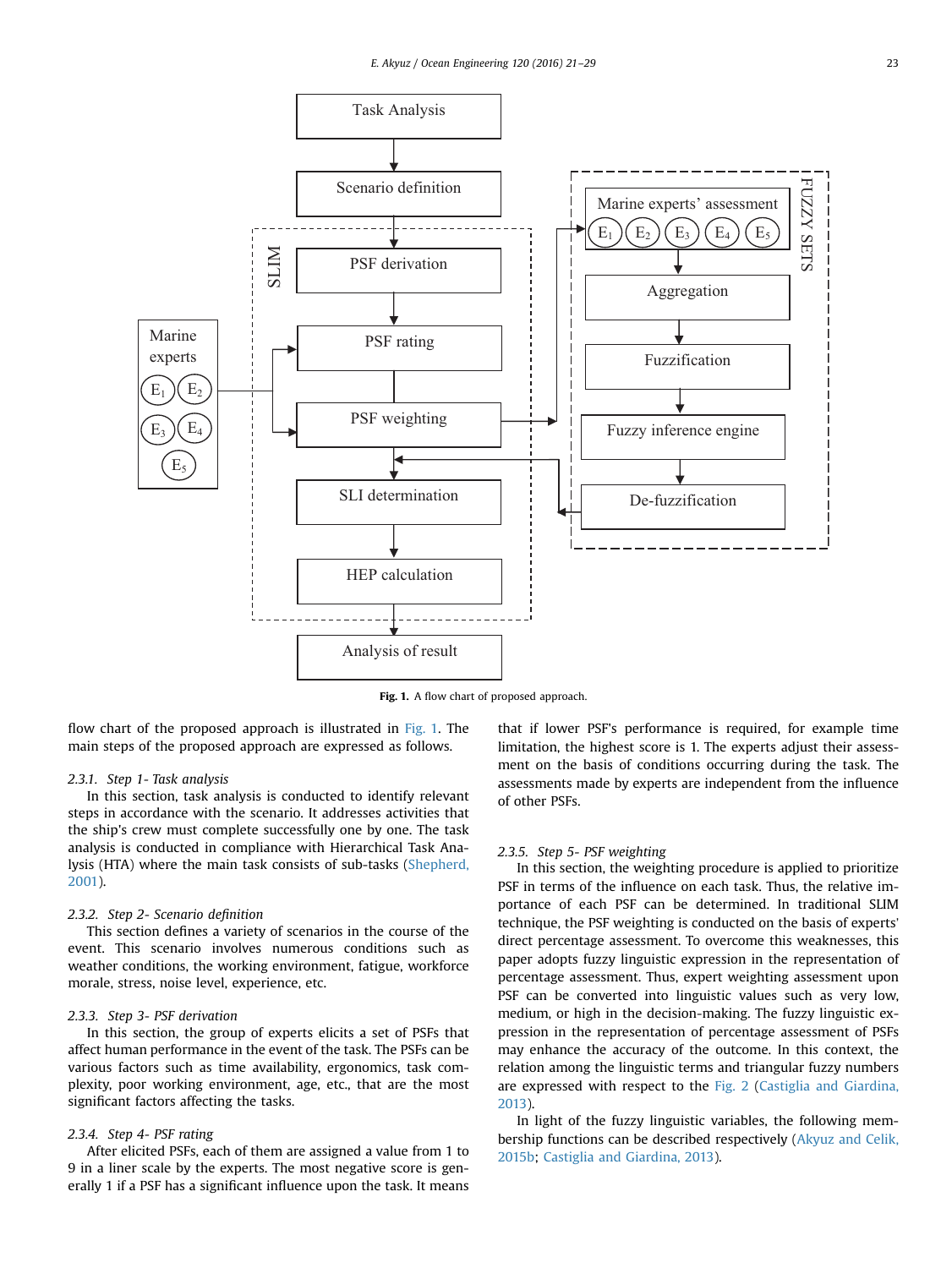<span id="page-3-0"></span>

$$
\mu_L(x) = \begin{cases}\n\frac{x - 0.1}{0.2}, & 0, 1 < x \le 0.3 \\
\frac{0.5 - x}{0.2}, & 0.3 < x \le 0.5 \\
0, & \text{otherwise}\n\end{cases}
$$
\n(6)

$$
\mu_M(x) = \begin{cases}\n\frac{x - 0.3}{0.2}, & 0.3 < x \le 0.5 \\
\frac{0.7 - x}{0.2}, & 0.5 < x \le 0.7 \\
0, & \text{otherwise}\n\end{cases}
$$
\n(7)

$$
\mu_H(x) = \begin{cases}\n\frac{x - 0.5}{0.2}, & 0.5 < x \le 0.7 \\
\frac{0.9 - x}{0.2}, & 0.7 < x \le 0.9 \\
0, & \text{otherwise}\n\end{cases}
$$
\n(8)

$$
\mu_{VH}(x) = \begin{cases} \frac{x - 0.7}{0.15}, & 0.7 < x \le 0.85\\ 1.0, & 0.85 < x \le 1\\ 0, & \text{otherwise} \end{cases}
$$
(9)

## 2.3.6. Step 6- SLI determination

After having calculated PSF rating and weighting values, the SLI is determined by applying Eq.  $(3)$ . The SLI predicts the probability of situations in which numerous human errors may occur.

## 2.3.7. Step 7- HEP calculation

In this section, the calculated SLI values can be transformed into HEP values using Eq.  $(2)$ . In order to define constant a and b values in the equation, the SLI values are calibrated. To calibrate the SLI, the HEP values of at least two tasks have been already acquired.

## 3. Application

The proposed approach is demonstrated with abandon ship

procedures in maritime transportation, as this task can pose serious potential hazards for a ship's crew. The SLIM is one of the best empirical techniques to quantify human error since there is a lack of human error data in the maritime industry. Likewise, fuzzy sets are the best practice to tackle the ambiguity and vagueness in the human error detection problem. Utilizing the fuzzy sets and the SLIM constitutes a unique contribution by predicting the possibility of human error accurately for critical shipboard procedures.

## 3.1. Abandon ship procedure on cargo ships

Abandoning ship is one of the most crucial and serious decisions that is made by the master of the ship. The decision is usually very difficult since the crew might encounter very dangerous situations. The master of the ship is the person responsible for giving an abandon ship order in case of emergency (such as collision, fire, explosion, sinkage, grounding or flooding of the vessel). There are three different types of crafts on-board a ship that can be used during an abandon ship event; lifeboats (open top, enclosed or free fall), life rafts and rescue boats. The lifeboat (free-fall type) is the fastest and safest mode during an abandon ship process since life raft and rescue boat evacuations take a more time when compared to lifeboats. Abandoning ship is especially critical for crude oil tanker ships due to the hazardous cargo carried on-board ship. Crude oil tankers are special types of vessels built to transport crude oil from oil rigs to refineries. They have separate cargo tanks, cargo lines and cargo pumps, as well as cargo valves. Due to the fact that crude oil cargo can pose considerable harm to human life, the marine environment and the ship itself in the cases of cargo spillage, leakage or explosion, emergency abandon ship procedures play a key role in successful evacuations.

#### 3.2. Problem statement

The abandon ship drill is one of the most significant practical trainings on-board ships. Abandon ship procedures are generally found to be major weaknesses of the crew and may result in tragedy. In view of recent ship disasters, abandon ship procedures are investigated and analyzed by maritime authorities. According to the SOLAS (Safety of Life at Sea) convention, an abandon ship drill shall be conducted at least once a month. Crew on-board the ship shall participate in each abandon ship drill since the aim of the drill is to ensure loss prevention during an evacuation in an emergency situation. At this point, the crew's performance and ability to complete a quick and efficient evacuation on-board the ship is very critical. The expectation from the crew is to conduct an abandon ship procedure without any operational failure. Therefore, it is necessary to determine the probability of human error for each task during abandon ship procedures on-board a ship since the consequences could cause potential harm to human life and the marine environment.

## 3.3. Analysis of respondents

Due to the lack of human error data in marine transportation, the experts' judgments are used to assess human error during an abandon ship procedure. The experts' judgments provide necessary input in the presence of various options in decision-making. In order to perform an effective and accurate PSF rating and weighting, three different shipping companies with crude carrier ship fleets were contacted. The cargo carrying capacity of the fleets vary from 50k DWT (deadweight tons) to 185k DWT. A comprehensive survey was carried out with the executive managers, including superintendents and DPAs (Designated Person Ashore). The marine experts have wide experience and knowledge since they have worked for long years at sea as Masters and Chief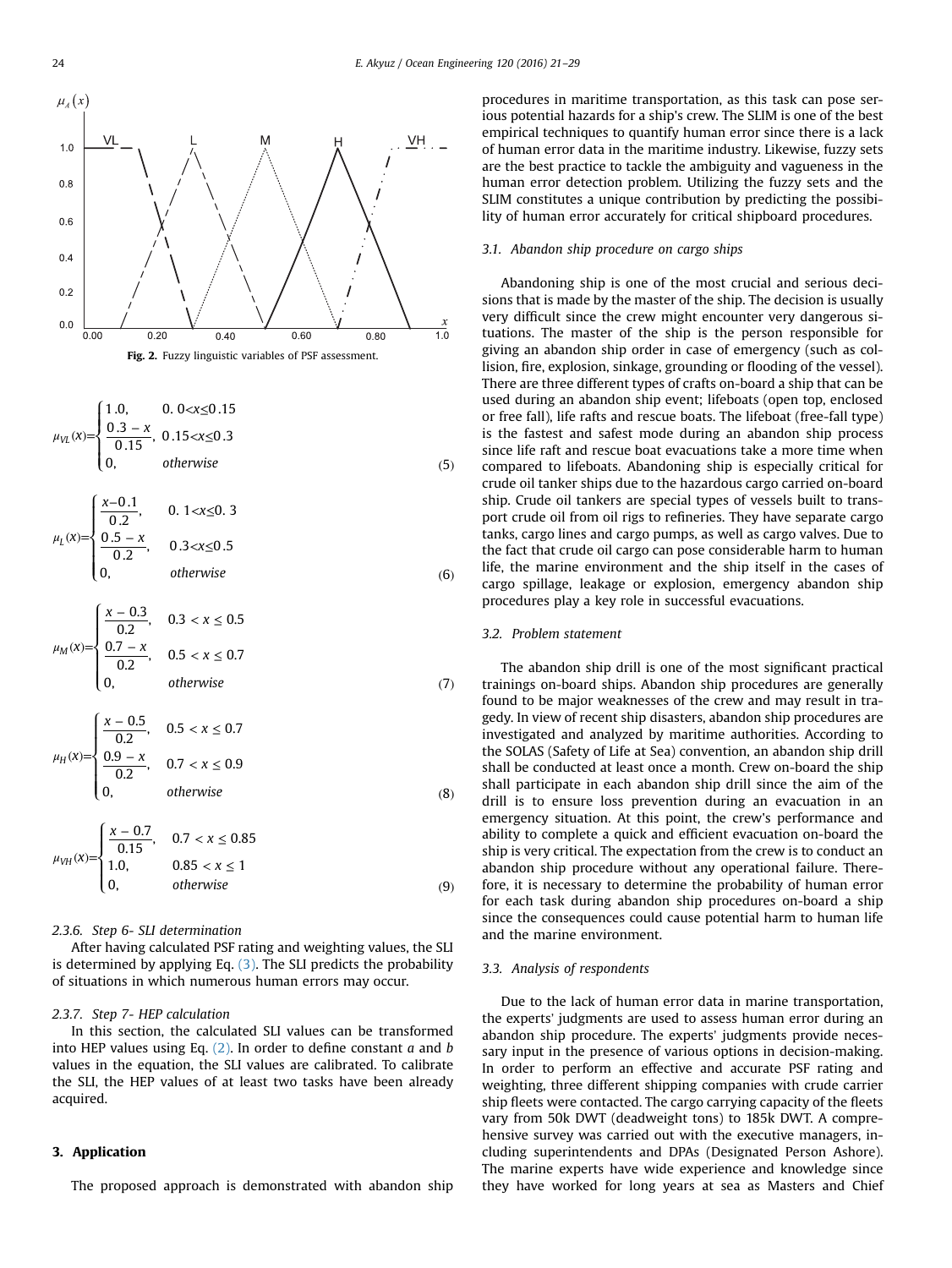| <b>Table 1</b> |                                  |  |
|----------------|----------------------------------|--|
|                | Marine experts' profile details. |  |

| <b>Marine Expert No</b> | Company   | <b>Position</b>   | <b>Educational level</b> | Years marine experienced | Age |
|-------------------------|-----------|-------------------|--------------------------|--------------------------|-----|
|                         | Company A | Superintendent    | Graduate                 | 24                       | 49  |
|                         | Company A | Senior DPA        | Undergraduate            | 19                       | 44  |
|                         | Company B | Superintendent    | Gradate                  | 12                       | 39  |
|                         | Company B | Senior DPA        | Undergraduate            | 14                       | 41  |
|                         | Company C | <b>Iunior DPA</b> | Graduate                 |                          | 36  |

## Table 2

HTA of abandon ship procedure in crude oil tanker.

## Abandon ship procedures

- 1. Prepare to abandon ship
	- 1.1 Raise the alarm
	- 1.2 Call the Master of ship
	- 1.3 Make announcement for abandon ship
	- 1.4 Send distress messages (Mayday)
- 1.5 Report the situation
- 2. Gather at muster station
	- 2.1 Make sure that all crew gathered at muster station
	- 2.2 Check that all crew are suitable donned lifejackets
	- 2.3 Brief all crew for abandon ship procudures
	- 2.4 Confirm crew fully understand procedures
	- 2.5 Instruct crew to embark the lifeboat
- 3. Launch the lifeboat
- 3.1 Make sure that all crew, except those who have duties for launching, embark the lifeboat
- 3.2 Set the engine control for restart
- 3.3 Check the launching area is clear of any obstructions and water depth is enough
- 3.4 Check engine running satisfactorily
- 3.5 Close the drain plug
- 3.6 Disconnect battery charger
- 3.7 Make sure that all crew embark to designated seats and fastened the seat belts
- 3.8 Close and secure hatches and door
- 3.9 Switch on electrical system into battery power
- 3.10 Release the lifeboat by operating hydraulic releasing
- 4. Further actions
- 4.1 Start engine
- 4.2 Open the ventilations
- 4.3 Clear from the vessel
- 4.4 Operate radio distress signal

Officers. The experts' profiles are demonstrated in Table 1. In the survey, HTA of abandon ship procedures was presented to the marine experts and they were requested to assess the rating of PSFs for each of the sub-tasks. Also, they were asked to weight the PSFs with respect to fuzzy linguistic statements.

#### 3.4. Task analysis and scenario definition

A hierarchical task analysis for the procedure of abandoning ship with a free-fall lifeboat is demonstrated in Table 2. The procedure comprises of four main tasks which are i) Prepare to abandon ship, ii) Gather at muster station, iii) Launch the lifeboat

#### Table 3 Nominated PSFs.

and iv) Further actions, respectively. The total number of sub-tasks is twenty four.

A variety of scenarios are defined for the abandon ship procedures once the task analysis is completed. In order to achieve these purposes, a real shipboard abandon drill was selected. Special permission was obtained to come aboard and monitor the drill. The abandon ship drill was carried out at noon time as the crude oil tanker was at anchored in the Ahirkapi anchorage area. All crew, except the duty officer and the duty engineer (who kept watch on the bridge and in the engine room), participated in the abandon ship drill which was carried out on the lifeboat deck. A free fall lifeboat was launched. At the time of the drill, the shipboard environment conditions were at a satisfactory level. The crew were rested enough since the vessel had been at anchorage for more than 2 days. The noise level and mental workload were acceptable. The weather was cloudy and the sea was moderate. All events from the beginning to the end were recorded by portable camera to present to the marine experts for evaluation.

## 3.5. Deriving and rating PSF

In order to enhance the consistency of application, this paper adopts eight PSFs. Six of them have been successfully elicited by twenty-four member ERT (Elicitation Review Team) whose primary job functions were: engineering (fourteen), operations (six), health and safety (three), and administration (one) ([DiMattia et al.,](#page-8-0) [2005\)](#page-8-0). The elicitation process was performed for off-shore platform musters. The rest of the PSFs (communication and safety culture) were added to enhance the quality of research since communication skills are of utmost importance in maritime transportation as the crew are most likely to be multicultural. Likewise, safety culture is considered an important performance driver. With this in mind, eight PSFs were presented to marine experts for review and comment. At the end of the discussion, the aforementioned PSFs were approved by the marine experts. Table 3 shows the nominated PSFs ([DiMattia et al., 2005\)](#page-8-0).

In light of the nominated PSFs, the marine experts were asked to evaluate the rating in terms of the level of compliance for each PSF for each sub-task. [Table 4](#page-5-0) gives PSF ratings based on the marine experts' assessments. Since there were five marine experts to evaluate each task, the mathematical means were obtained.

| No | <b>PSF</b>            | Definition                                                                                                     |
|----|-----------------------|----------------------------------------------------------------------------------------------------------------|
|    | <b>Stress</b>         | Have negative effect upon human performance and referred to level of undesirable conditions and circumstances, |
|    | Complexity            | Imply how difficult action/task is to carry out in the given context.                                          |
|    | Training              | Organized activity or action either performed at shore and on-board ship aiming to improve performance.        |
|    | Experience            | Imply that familiarity and knowledge of task over the years.                                                   |
|    | Time availability     | Amount of time that the crew must complete task on an abnormal event.                                          |
|    | Environmental factors | Factors affect the crew performance such as weather, condition of lifeboat, condition of muster station, etc.  |
|    | Communication         | Act of transferring information/order from one place to another during performed task.                         |
|    | Safety culture        | Reflect perception, attitudes or beliefs that ship crew share in relation to maritime safety.                  |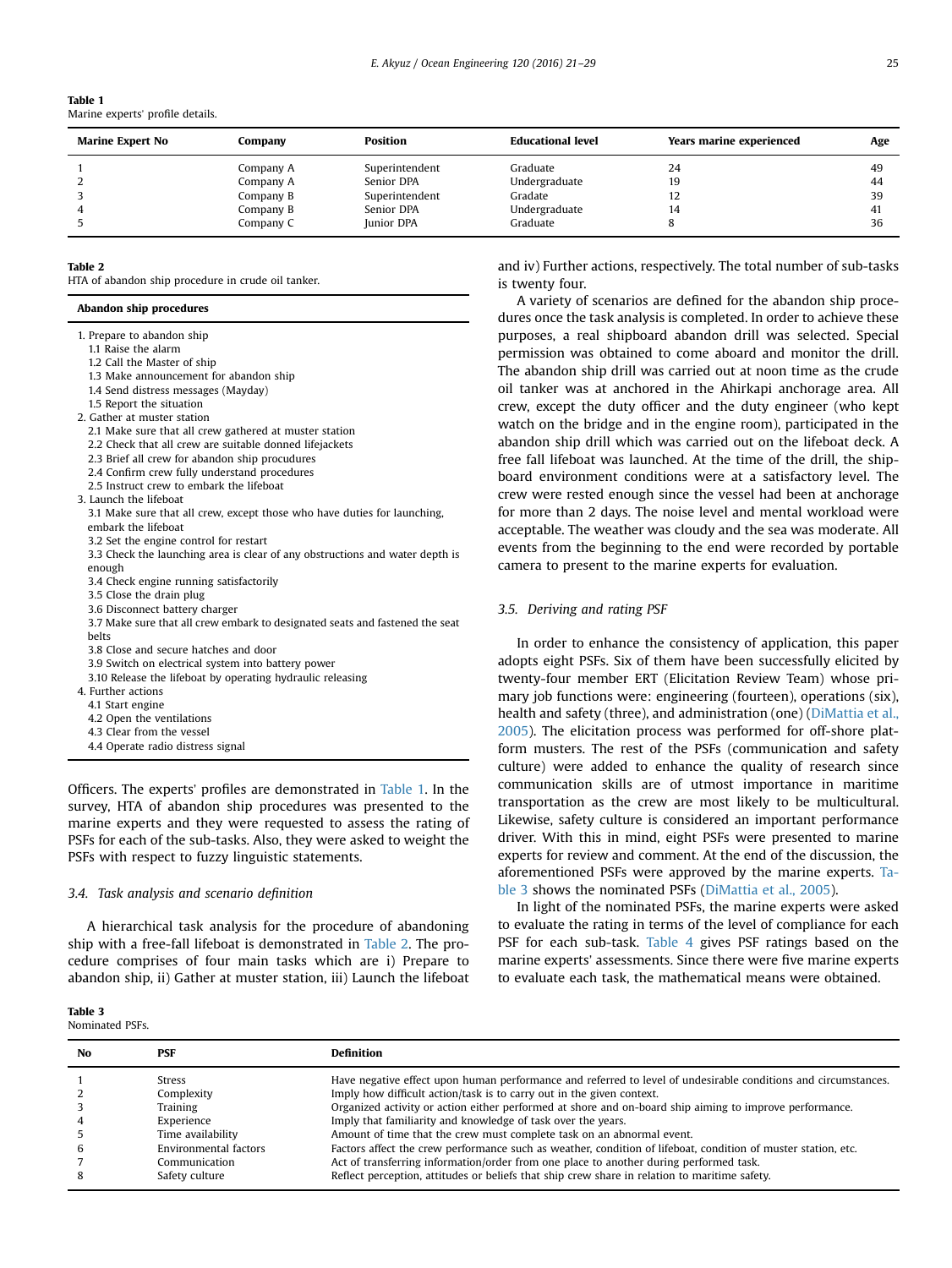#### <span id="page-5-0"></span>Table 4

PSF ratings based on the marine experts' assessment.

| <b>Task</b> | Sub-task | <b>PSFs</b>   |                         |                 |                  |                   |                              |               |                       |
|-------------|----------|---------------|-------------------------|-----------------|------------------|-------------------|------------------------------|---------------|-----------------------|
|             |          | <b>Stress</b> | Complexity              | <b>Training</b> | Experience       | Time availability | <b>Environmental factors</b> | Communication | <b>Safety culture</b> |
| 1.          |          |               |                         |                 |                  |                   |                              |               |                       |
|             | 1.1      | 4             | $\sqrt{ }$              | 4               | 6                | $\boldsymbol{2}$  | 3                            | 4             | 5                     |
|             | 1.2      | 3             | $\overline{7}$          | 6               | 6                | 3                 | 2                            | 6             | 3                     |
|             | 1.3      | 3             | 5                       | 4               | 5                | 4                 | 4                            |               | 4                     |
|             | 1.4      | 2             | $\overline{\mathbf{c}}$ | 4               | 3                | 2                 | 4                            | 3             | 6                     |
|             | 1.5      | 3             | 4                       | 4               | $\boldsymbol{2}$ | 1                 | 5                            | 3             | 4                     |
| 2.          |          |               |                         |                 |                  |                   |                              |               |                       |
|             | 2.1      | 4             | 6                       | 4               | 5                | 3                 | 2                            | 5             | 6                     |
|             | 2.2      | 5             | 6                       | 3               | $\overline{4}$   | 3                 | 3                            |               |                       |
|             | 2.3      | 4             | 6                       | 4               | 5                |                   | 4                            | 5             |                       |
|             | 2.4      | 5             | 3                       | 4               | 3                | 6                 | 5                            | 4             | 6                     |
|             | $2.5\,$  | 5             | 3                       | $\overline{2}$  | 5                | 6                 | 2                            | 6             | 4                     |
| 3.          |          |               |                         |                 |                  |                   |                              |               |                       |
|             | 3.1      | 6             | 5                       | 4               | 5                | 4                 | 3                            | 5             | 4                     |
|             | 3.2      | 4             | 3                       | 3               | $\overline{2}$   | 4                 | 4                            | 6             | 5                     |
|             | 3.3      | 5             | 6                       | 4               | 3                | 4                 | 3                            |               |                       |
|             | 3.4      | 4             | 5                       | 5               | 3                | 6                 | 5                            |               |                       |
|             | 3.5      | 4             | 5                       | 3               | 3                | 2                 | 4                            | 6             | 5                     |
|             | 3.6      | 4             | 4                       | 3               | $\overline{4}$   | 5                 | 5                            | 6             |                       |
|             | 3.7      | 3             | $\overline{7}$          | 4               | 6                | 4                 | 3                            |               |                       |
|             | 3.8      | 4             | 5                       | 6               | 6                | 2                 | 4                            | 5             | 4                     |
|             | 3.9      | 4             | 3                       | 3               | 4                | 5                 | 5                            | 5             | 6                     |
|             | 3.10     | 3             | $\overline{4}$          | 3               | $\overline{4}$   | 5                 | 3                            | 7             | 6                     |
| 4.          |          |               |                         |                 |                  |                   |                              |               |                       |
|             | 4.1      | 4             | 4                       | 2               | 5                | 5                 | 5                            | 6             | 4                     |
|             | 4.2      | 5             | $\overline{7}$          | 6               | 3                | 6                 | 2                            |               | ς                     |
|             | 4.3      | 3             | 8                       | $\overline{7}$  | 5                | 4                 | 2                            |               | 5                     |
|             | 4.4      | 3             | 3                       | 3               | 3                | 5                 | 5                            | 5             | 4                     |

#### Table 5

Fuzzy linguistic statement of marine experts.

| <b>PSF</b>                   | <b>Marine experts</b> |       |       |       |       |  |  |  |
|------------------------------|-----------------------|-------|-------|-------|-------|--|--|--|
|                              | Exp.1                 | Exp.2 | Exp.3 | Exp.4 | Exp.5 |  |  |  |
| <b>Stress</b>                | M                     | M     |       | L     | н     |  |  |  |
| Complexity                   |                       | M     | VI.   |       | VL    |  |  |  |
| <b>Training</b>              | M                     | VH    |       | M     | L     |  |  |  |
| Experience                   | VH                    | м     | н     | М     | L     |  |  |  |
| Time availability            | M                     | L     | н     | L     | M     |  |  |  |
| <b>Environmental factors</b> | н                     | VH    | М     | М     | н     |  |  |  |
| Communication                | M                     | н     | н     | M     | н     |  |  |  |
| Safety culture               |                       | VI.   | M     | н     |       |  |  |  |

#### Table 6

Weight of marine experts and their relative importance.

|                       | we <sub>1</sub> | we <sub>2</sub> | We <sub>3</sub> |                   | $we_4$ we <sub>5</sub> RI <sub>1</sub> RI <sub>2</sub> RI <sub>3</sub> RI <sub>4</sub> |                |                 |                |     | - RI  |
|-----------------------|-----------------|-----------------|-----------------|-------------------|----------------------------------------------------------------------------------------|----------------|-----------------|----------------|-----|-------|
| <b>Stress</b>         | 0.30            | 0.25            | 0.20            | 0.15              | 0.10                                                                                   | $\overline{1}$ | 0.7             | 0.3            | 0.3 | . 0.3 |
| Complexity            | 0.17            | 0.18            |                 | $0.35 \quad 0.20$ | 0.10                                                                                   |                | $0.3 \quad 0.5$ | $\overline{1}$ |     |       |
| Training              | 0.16            | 0.25            | 0.31            | 0.13              | 0.15                                                                                   | 0.3            | $\overline{1}$  | 06             | 06  | - 0.6 |
| Experience            | 0.23            |                 | 032 025 010     |                   | 0.10                                                                                   | 05 07          |                 | $\overline{1}$ |     |       |
| Time shortage         | 0.12            | 0.23            | 0.25            | 0.15              | 0.25                                                                                   | -02            | $\mathbf{1}$    | 04             | 04  | 04    |
| Environmental factors | 0.11            | 0.16            | 0.23            | 025 025           |                                                                                        | -02            | $\mathbf{1}$    | 06             | 0.6 | . በ 6 |
| Communication         | 0.12            | 0.33            | 015             | 0.15              | 0.25                                                                                   | 02             | $\mathbf{1}$    | 04             | 04  | 04    |
| Safety culture        | O 11            | 0.29            | 0.13            |                   | $0.25 \quad 0.22$                                                                      | 02.            | 0. Z            | 06             | 06. | . በ 6 |

## 3.6. Weighing PSF

After determining PSF rates, the weighing process is conducted on the basis of a fuzzy linguistic scale. The marine experts assess the importance of the PSF according to the fuzzy linguistic statement which is provided in Table 5. Since the importance of each marine expert's opinion about an attribute might not be equal, the assessments are influenced by the degree of importance of each expert. This is called a non-homogeneous (heterogeneous) group of experts' [\(Ölçer et al., 2006\)](#page-8-0). A robot tool aggregating multiple expert opinions was presented based on the assigned degree of importance of each expert in the aggregation stage ([Ölçer and](#page-8-0) Odabaş[i, 2005](#page-8-0)). Thus, more accurate and reliable decision-making in the PSF weighting process is obtained. In this context, the method introduced in [Ölçer and Odaba](#page-8-0)şi (2005) is used to adjust the impact level of the expert's judgments in the aggregation stage of the methodology which consists of following basic steps: i) Calculating degree of agreement (S) of the opinions between each pair of experts, ii) Establishing agreement matrix, iii) Determining average degree of agreement (AA) of experts, iv) Calculating the relative degree of agreement (RA), v) Calculating the consensus degree coefficiency, vi) Aggregation result of the fuzzy options ([Ölçer and Odaba](#page-8-0)şi, 2005). The relative importance (RI) and weight of experts (we) were assigned in accordance with importance observed through the survey with the managers of the companies. Then, RI and we, provided in Table 6, were determined.

Thereafter, the degree of agreement (S), which is illustrated in Table 7, of the opinions between each pair of marine experts were calculated. The average degree of agreement (AA) and relative degree of agreement (RA) were calculated and the same are

| Table 7 |                          |  |
|---------|--------------------------|--|
|         | Degree of agreement (S). |  |

|                                                                                                                     | $S_{12}$                                              | $S_{13}$ | $S_{14}$                                                      |                                                                        | $S_{15}$ $S_{23}$ $S_{24}$ $S_{25}$                                                              |                      |                           | $S_{34}$                             | $S_{35}$                     | $S_{45}$                                             |
|---------------------------------------------------------------------------------------------------------------------|-------------------------------------------------------|----------|---------------------------------------------------------------|------------------------------------------------------------------------|--------------------------------------------------------------------------------------------------|----------------------|---------------------------|--------------------------------------|------------------------------|------------------------------------------------------|
| <b>Stress</b><br>Complexity<br>Training<br>Experience<br>Time shortage<br>Environmental<br>factors<br>Communication | 1.00.<br>0.80<br>0.85<br>0.65<br>0.80<br>0.85<br>0.80 |          | 0.80 0.80<br>0.85 1.00<br>0.80 1.00<br>0.65 0.65<br>0.80 1.00 | 0.85 0.65 0.45 0.80<br>0.80 0.80 1.00 0.65 0.65 0.85 1.00 0.80<br>0.80 | 0.80 0.80<br>0.80 0.65 0.80 1.00 0.85<br>0.60 0.65 0.85<br>0.80 0.85 0.85 1.00 1.00 0.85<br>1.00 | 0.80<br>1.00<br>0.80 | 0.45 0.80<br>0.80<br>1.00 | $0.80$ $1.00$ $0.60$<br>0.80<br>0.80 | 0.65<br>0.80<br>0.60<br>1.00 | 0.60<br>0.80<br>0.60<br>0.80<br>0.85<br>0.80<br>0.80 |
| Safety culture                                                                                                      | 1.00                                                  |          |                                                               | 0.80 0.60 1.00 0.80                                                    |                                                                                                  | 0.60                 | 1.00                      | 0.80                                 | 0.80                         | 0.60                                                 |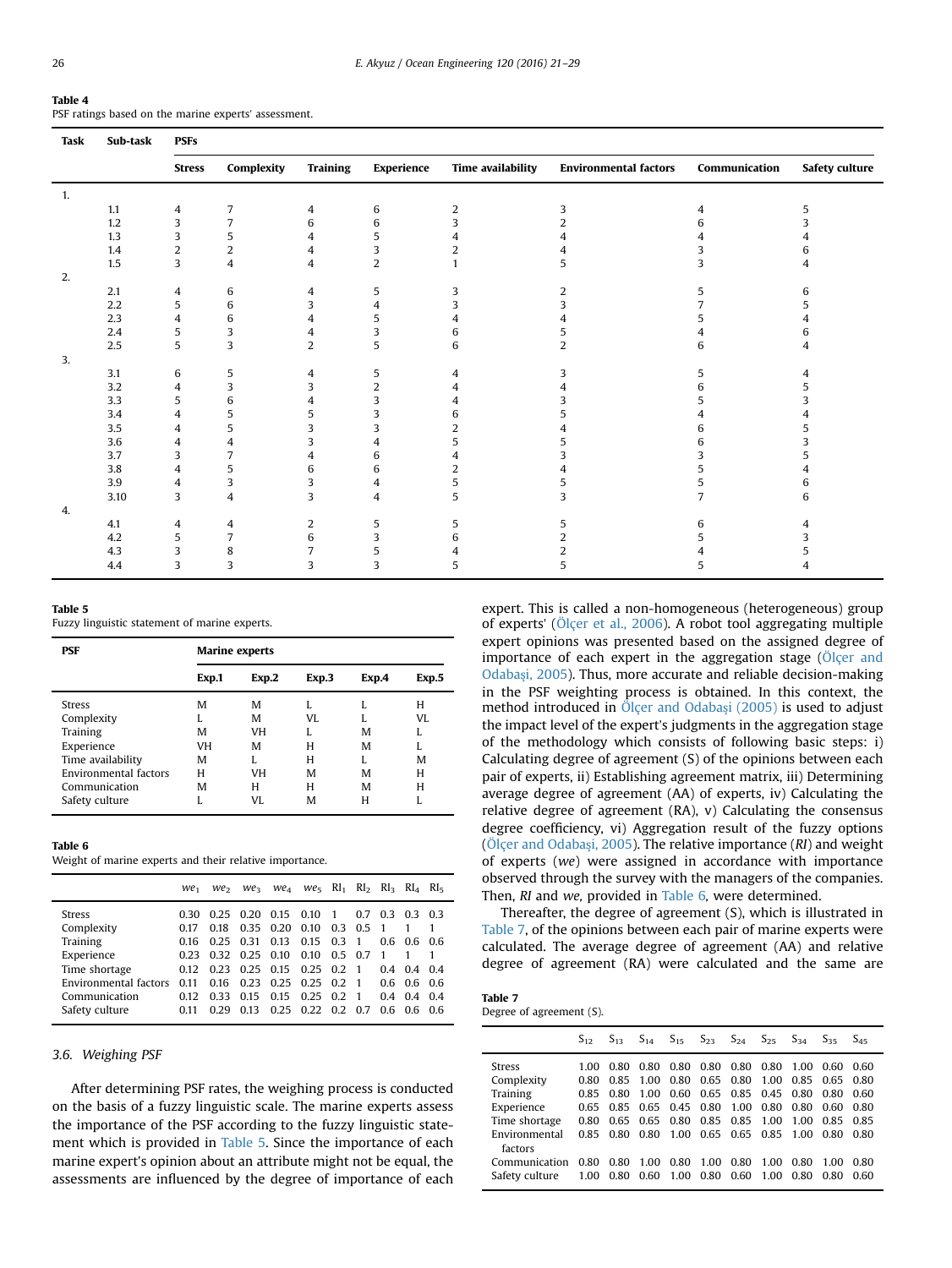| Table 8                                                                 |  |
|-------------------------------------------------------------------------|--|
| Average degree of agreement (AA) and relative degree of agreement (RA). |  |

|                       | AA (Exp <sub>1</sub> ) | AA (Exp <sub>2</sub> ) | $AA$ (Exp <sub>3</sub> ) | AA (Exp <sub>4</sub> ) | $AA$ (Exp <sub>5</sub> ) | RA(Exp <sub>1</sub> ) | RA(Exp <sub>2</sub> ) | $RA(Exp_3)$ | RA(Exp <sub>4</sub> ) | $RA(Exp_5)$ |
|-----------------------|------------------------|------------------------|--------------------------|------------------------|--------------------------|-----------------------|-----------------------|-------------|-----------------------|-------------|
| <b>Stress</b>         | 0.850                  | 0.850                  | 0.800                    | 0.800                  | 0.700                    | 0.213                 | 0.213                 | 0.200       | 0.200                 | 0.175       |
| Complexity            | 0.863                  | 0.813                  | 0.750                    | 0.863                  | 0.813                    | 0.210                 | 0.198                 | 0.183       | 0.210                 | 0.198       |
| Training              | 0.813                  | 0.700                  | 0.763                    | 0.813                  | 0.613                    | 0.220                 | 0.189                 | 0.206       | 0.220                 | 0.166       |
| Experience            | 0.650                  | 0.813                  | 0.763                    | 0.813                  | 0.663                    | 0.176                 | 0.220                 | 0.206       | 0.220                 | 0.179       |
| Time shortage         | 0.725                  | 0.875                  | 0.838                    | 0.838                  | 0.875                    | 0.175                 | 0.211                 | 0.202       | 0.202                 | 0.211       |
| Environmental factors | 0.863                  | 0.750                  | 0.813                    | 0.813                  | 0.863                    | 0.210                 | 0.183                 | 0.198       | 0.198                 | 0.210       |
| Communication         | 0.850                  | 0.900                  | 0.900                    | 0.850                  | 0.900                    | 0.193                 | 0.205                 | 0.205       | 0.193                 | 0.205       |
| Safety culture        | 0.850                  | 0.850                  | 0.800                    | 0.650                  | 0.850                    | 0.213                 | 0.213                 | 0.200       | 0.163                 | 0.213       |

#### provided in Table 8.

The process of the aggregation stage,  $\beta$  (0  $\leq$   $\beta$   $\leq$  1) which shows the importance of we over RA, gives the manager's (moderator) dominance over the problem. In this application,  $β$  is assumed to be 0.4 ([Ölçer and Odaba](#page-8-0)şi, 2005).

#### 3.7. Determining SLI and calculating HEP

The SLI values of each sub-task were calculated in accordance with Eq. [\(3\)](#page-1-0) after determining PSF weights. The HEP values for each task were calculated with respect to the Eq.  $(4)$  where a and b are constant and calculated from the SLIs having the lowest and highest values. Whilst human error data is very scarce in marine industry, it is very hard to determine  $a$  and  $b$  in the equation.

#### Table 9

SLI and HEP values for each sub-task during abandon ship procedure.

| Task             | Sub-task                                                                | <b>SLI</b>     | HEP                |
|------------------|-------------------------------------------------------------------------|----------------|--------------------|
| 1.               |                                                                         |                |                    |
| Prepare to aban- | 1.1 Raise the alarm                                                     | 22.75          | 0.00004            |
| don ship         | 1.2 Call the Master of ship                                             | 23.27          | 0.00002            |
|                  | 1.3 Make announcement for abandon                                       | 20.87          | 0.00037            |
|                  | ship                                                                    |                |                    |
|                  | 1.4 Send distress messages (Mayday)                                     | 15.94          | 0.10667            |
|                  | 1.5 Report the situation                                                | 16.21          | 0.07840            |
| 2.               |                                                                         |                |                    |
| Gather at muster | 2.1 Make sure that all crew gathered at                                 | 22.13          | 0.00009            |
| station          | muster station                                                          |                |                    |
|                  | 2.2 Check that all crew are suitable                                    | 22.33          | 0.00007            |
|                  | donned lifejackets<br>2.3 Brief all crew for abandon ship               | 22.72          | 0.00004            |
|                  | procudures                                                              |                |                    |
|                  | 2.4 Confirm crew fully understand                                       | 21.53          | 0.00017            |
|                  | procedures                                                              |                |                    |
|                  | 2.5 Instruct crew to embark the lifeboat                                | 20.05          | 0.00095            |
| 3.               |                                                                         |                |                    |
| Launch the       | 3.1 Make sure that all crew, except those                               | 22.48          | 0.00006            |
| lifeboat         | who have duties for launching, embark                                   |                |                    |
|                  | the lifeboat                                                            |                |                    |
|                  | 3.2 Set the engine control for restart                                  | 18.40          | 0.00634            |
|                  | 3.3 Check the launching area is clear of                                | 20.48          | 0.00057            |
|                  | any obstructions and water depth is                                     |                |                    |
|                  | enough                                                                  |                |                    |
|                  | 3.4 Check engine running satisfactorily                                 | 22.02          | 0.00010            |
|                  | 3.5 Close the drain plug                                                | 19.76          | 0.00132            |
|                  | 3.6 Disconnect battery charger<br>3.7 Make sure that all crew embark to | 20.80<br>22.67 | 0.00040<br>0.00005 |
|                  | designated seats and fastened the seat                                  |                |                    |
|                  | belts                                                                   |                |                    |
|                  | 3.8 Close and secure hatches and door                                   | 23.03          | 0.00003            |
|                  | 3.9 Switch on electrical system into bat-                               | 21.18          | 0.00026            |
|                  | tery power                                                              |                |                    |
|                  | 3.10 Release the lifeboat by operating                                  | 21.22          | 0.00024            |
|                  | hydraulic releasing                                                     |                |                    |
| 4.               |                                                                         |                |                    |
| Further actions  | 4.1 Start engine                                                        | 21.55          | 0.00017            |
|                  | 4.2 Open the ventilations                                               | 22.91          | 0.00004            |
|                  | 4.3 Clear from the vessel                                               | 24.41          | 0.00001            |
|                  | 4.4 Operate radio distress signal                                       | 18.68          | 0.00456            |

Indeed, base HEP values are unknown. To overcome this limitation, it is reasonable in HRA probabilistic safety analysis to assume that the maximum human failure probability is 1.0 and the minimum is 0.0001 ([He et al., 2008](#page-8-0); [Akyuz, 2015b](#page-8-0)). Accordingly, Table 9 shows the SLI and HEP values for each sub-task during an abandon ship procedure.

## 3.8. Sensitivity analysis

In order to see the  $β$  effect on the HEP values, sensitivity analysis is performed. The  $β$  values are taken among the 0.0 and 1.0 ([Ölçer and Odaba](#page-8-0)şi, 2005). If a homogenous group of experts is considered, then  $β$  is 0. Whilst the importance of each marine expert's opinion against an attribute is not considered equal, the effect of β values should be calculated. [Table 10](#page-7-0) shows the HEP values with respect to each of the β values. The findings show that this application is not sensitive for the β coefficient. Despite the growth of β values in [Fig. 3,](#page-7-0) the ranking of the HEP values remain unchanged. This shows that the aggregation stage in the course of the PSF weighting process is reasonable and consistent.

At this point, it should be noted that there could be other circumstances indicating importance of β effect on HEP values.

## 3.9. Findings and discussion

In light of the HEP calculations for each task of an abandon ship procedure, the findings show that high human error risks during abandon ship procedures appear in the preparation phase where two sub-tasks have the highest HEP values. In particular, sub-task 1.4 (Send distress messages - Mayday) and sub-task 1.5 (report the situation) are the main contributory factors that may cause error since they have the highest HEP values among all of the sub-tasks. The officers may panic when faced with a hazard in a particular abandon ship event. The situation may cause high stress which could lead to ambiguity, involve conflict or loss of performance expectations. Hence, they may skip or forget to report the situation since their behavior is un-coordinated. On the other hand, sending a distress message is a relatively simple task for the officer on watch. However, it may be ignored because not enough practical training was provided either on-board the ship or on shore. Furthermore, there is also high risk that exists in the lifeboat launching process. Specifically, sub-steps 3.2 (set the engine control for restart) and 3.5 (close the drain plug) have relatively high HEP values among the relevant tasks. The duty officer (chief officer) is the responsible person to set the free-fall type lifeboat engine control for restart and he may sometimes forget or skip the process since the engine allows the user to start the engine after launching. An able seaman (A/B) is the responsible crew member to close the drain plug during lifeboat launching. He may also forget to close the plug if inadequate inspection is carried out by the duty officer. In the event of an emergency, an increase stress and fuss level of person is certainly possible. Therefore, the crew may face difficulties with concentration and cause an impedence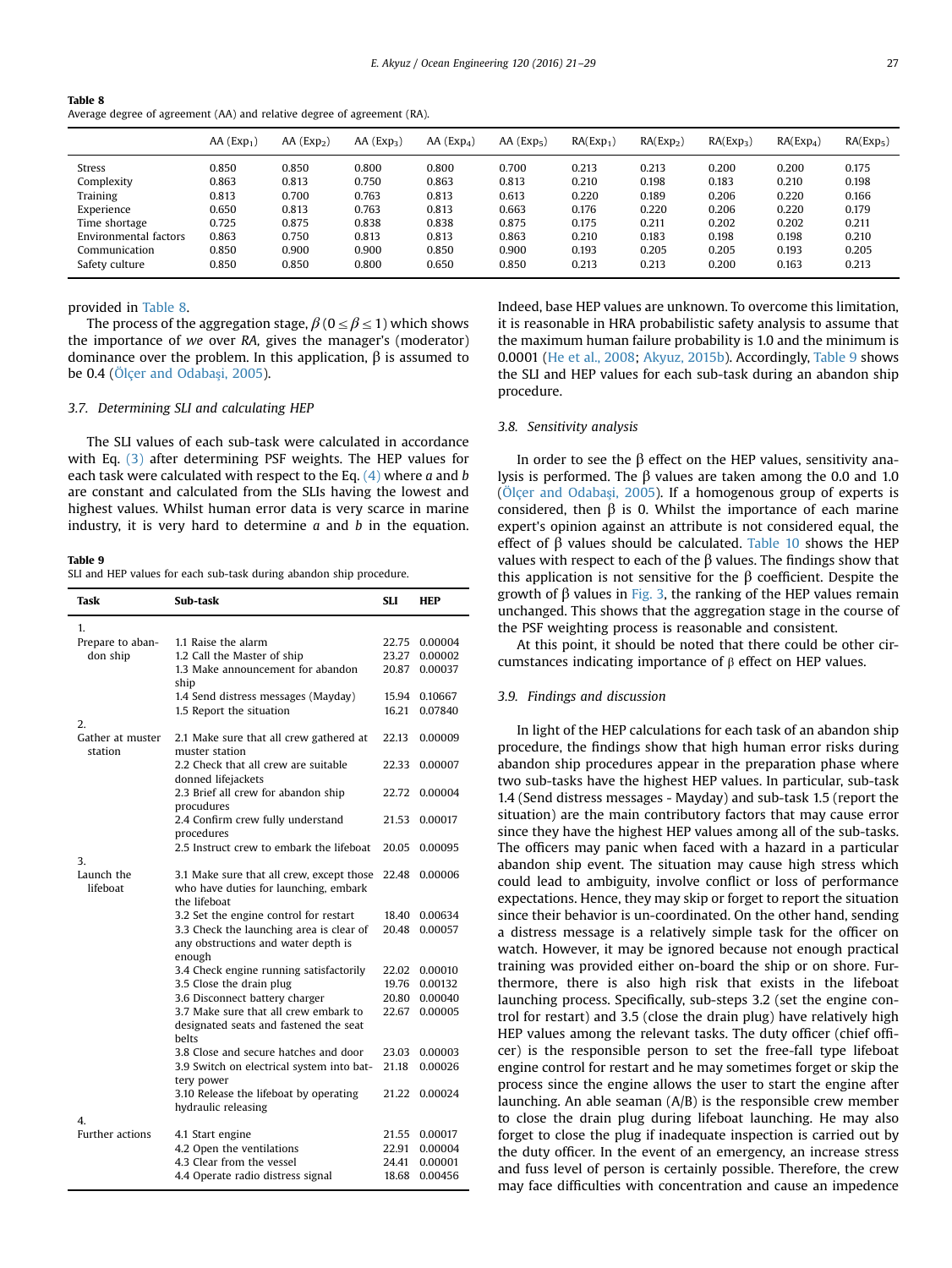<span id="page-7-0"></span>

| Table 10 |  |
|----------|--|
|----------|--|

HEP values with respect to  $\beta$  values.

| Sub-task | β       |         |         |         |         |         |         |         |         |         |         |
|----------|---------|---------|---------|---------|---------|---------|---------|---------|---------|---------|---------|
|          | 0.0     | 0.1     | 0.2     | 0.3     | 0.4     | 0.5     | 0.6     | 0.7     | 0.8     | 0.9     | 1.0     |
| 1.1      | 0.00007 | 0.00006 | 0.00005 | 0.00005 | 0.00004 | 0.00004 | 0.00003 | 0.00003 | 0.00003 | 0.00002 | 0.00002 |
| 1.2      | 0.00004 | 0.00004 | 0.00003 | 0.00003 | 0.00002 | 0.00002 | 0.00002 | 0.00002 | 0.00001 | 0.00001 | 0.00001 |
| 1.3      | 0.00060 | 0.00053 | 0.00047 | 0.00042 | 0.00037 | 0.00032 | 0.00029 | 0.00025 | 0.00022 | 0.00020 | 0.00018 |
| 1.4      | 0.16560 | 0.14836 | 0.13291 | 0.11907 | 0.10667 | 0.09556 | 0.08561 | 0.07670 | 0.06871 | 0.06155 | 0.05514 |
| 1.5      | 0.12859 | 0.11363 | 0.10041 | 0.08872 | 0.07840 | 0.06928 | 0.06122 | 0.05410 | 0.04780 | 0.04224 | 0.03733 |
| 2.1      | 0.00016 | 0.00013 | 0.00012 | 0.00010 | 0.00009 | 0.00007 | 0.00006 | 0.00006 | 0.00005 | 0.00004 | 0.00004 |
| 2.2      | 0.00014 | 0.00012 | 0.00010 | 0.00008 | 0.00007 | 0.00006 | 0.00005 | 0.00004 | 0.00003 | 0.00003 | 0.00002 |
| 2.3      | 0.00008 | 0.00007 | 0.00006 | 0.00005 | 0.00004 | 0.00004 | 0.00003 | 0.00003 | 0.00002 | 0.00002 | 0.00002 |
| 2.4      | 0.00033 | 0.00028 | 0.00024 | 0.00020 | 0.00017 | 0.00015 | 0.00012 | 0.00010 | 0.00009 | 0.00008 | 0.00006 |
| 2.5      | 0.00166 | 0.00145 | 0.00126 | 0.00109 | 0.00095 | 0.00082 | 0.00072 | 0.00062 | 0.00054 | 0.00047 | 0.00041 |
| 3.1      | 0.00011 | 0.00009 | 0.00008 | 0.00007 | 0.00006 | 0.00005 | 0.00004 | 0.00004 | 0.00003 | 0.00003 | 0.00002 |
| 3.2      | 0.01222 | 0.01037 | 0.00880 | 0.00747 | 0.00634 | 0.00538 | 0.00456 | 0.00387 | 0.00329 | 0.00279 | 0.00237 |
| 3.3      | 0.00108 | 0.00092 | 0.00079 | 0.00067 | 0.00057 | 0.00049 | 0.00042 | 0.00036 | 0.00030 | 0.00026 | 0.00022 |
| 3.4      | 0.00018 | 0.00016 | 0.00013 | 0.00011 | 0.00010 | 0.00008 | 0.00007 | 0.00006 | 0.00005 | 0.00004 | 0.00004 |
| 3.5      | 0.00252 | 0.00215 | 0.00183 | 0.00156 | 0.00132 | 0.00113 | 0.00096 | 0.00082 | 0.00070 | 0.00059 | 0.00050 |
| 3.6      | 0.00072 | 0.00062 | 0.00054 | 0.00046 | 0.00040 | 0.00034 | 0.00029 | 0.00025 | 0.00022 | 0.00019 | 0.00016 |
| 3.7      | 0.00007 | 0.00007 | 0.00006 | 0.00005 | 0.00005 | 0.00004 | 0.00004 | 0.00003 | 0.00003 | 0.00003 | 0.00002 |
| 3.8      | 0.00005 | 0.00005 | 0.00004 | 0.00004 | 0.00003 | 0.00003 | 0.00002 | 0.00002 | 0.00002 | 0.00002 | 0.00001 |
| 3.9      | 0.00047 | 0.00041 | 0.00035 | 0.00030 | 0.00026 | 0.00022 | 0.00019 | 0.00016 | 0.00014 | 0.00012 | 0.00010 |
| 3.10     | 0.00047 | 0.00040 | 0.00034 | 0.00029 | 0.00024 | 0.00021 | 0.00018 | 0.00015 | 0.00013 | 0.00011 | 0.00009 |
| 4.1      | 0.00030 | 0.00026 | 0.00022 | 0.00019 | 0.00017 | 0.00014 | 0.00013 | 0.00011 | 0.00009 | 0.00008 | 0.00007 |
| 4.2      | 0.00007 | 0.00006 | 0.00005 | 0.00004 | 0.00004 | 0.00003 | 0.00002 | 0.00002 | 0.00002 | 0.00001 | 0.00001 |
| 4.3      | 0.00001 | 0.00001 | 0.00001 | 0.00001 | 0.00001 | 0.00001 | 0.00000 | 0.00000 | 0.00000 | 0.00000 | 0.00000 |
| 4.4      | 0.00795 | 0.00692 | 0.00602 | 0.00524 | 0.00456 | 0.00397 | 0.00345 | 0.00301 | 0.00262 | 0.00228 | 0.00198 |

to the crew in easily completing a task. Sub-task 4.4 (operate radio distress signal) has also high HEP value. The responsible officer (chief officer or second officer) transmits a radio distress message after seeing the lifeboat clear from the vessel. High stress, inadequate training and inadequate practice can be attributed as major causes for human error.

In the view of the findings, it can be noted that HEP values throughout the abandon ship procedure are broadly accepted as level and crew performance almost completely follows anticipated procedures whilst a few unexpected deviations are still possible. Therefore, human error reduction measures can be recommended for the sub-tasks which have the highest HEP values.

## 3.10. HEP reduction measure proposal

HEP reduction measures provide technical and operational remedies to minimize human error risk during an abandon ship procedure. [Table 11](#page-8-0) shows the HEP reduction measures proposal which was created by the consensus of the marine experts.

#### 4. Conclusion

Human error is one of the main contributing factors in most accidents in maritime transportation. The consequences of human error can pose potential harm to human life and the marine and ocean environment. Despite human error assessment being a critical issue for maritime safety practitioners, the quantification process is quite difficult due to limited human error data. Most quantification processes are based on available data from experimental research, simulator studies, or certain derived data. In this context, the aim of this paper is to propose a hybrid tool conducting a quantitative human error assessment in maritime transportation. The proposed approach can provide users a simple way to determine HEP. To achieve this purpose, fuzzy sets are integrated with the SLIM approach. As the fuzzy sets deal with the vagueness of experts' judgments during the PSF weighting in representation of percentage assessment, the SLIM calculates HEP values. Thus, a hybrid approach may enhance the accuracy and consistency of the outcomes. One of the most cited topics in maritime transportation was selected to demonstrate the